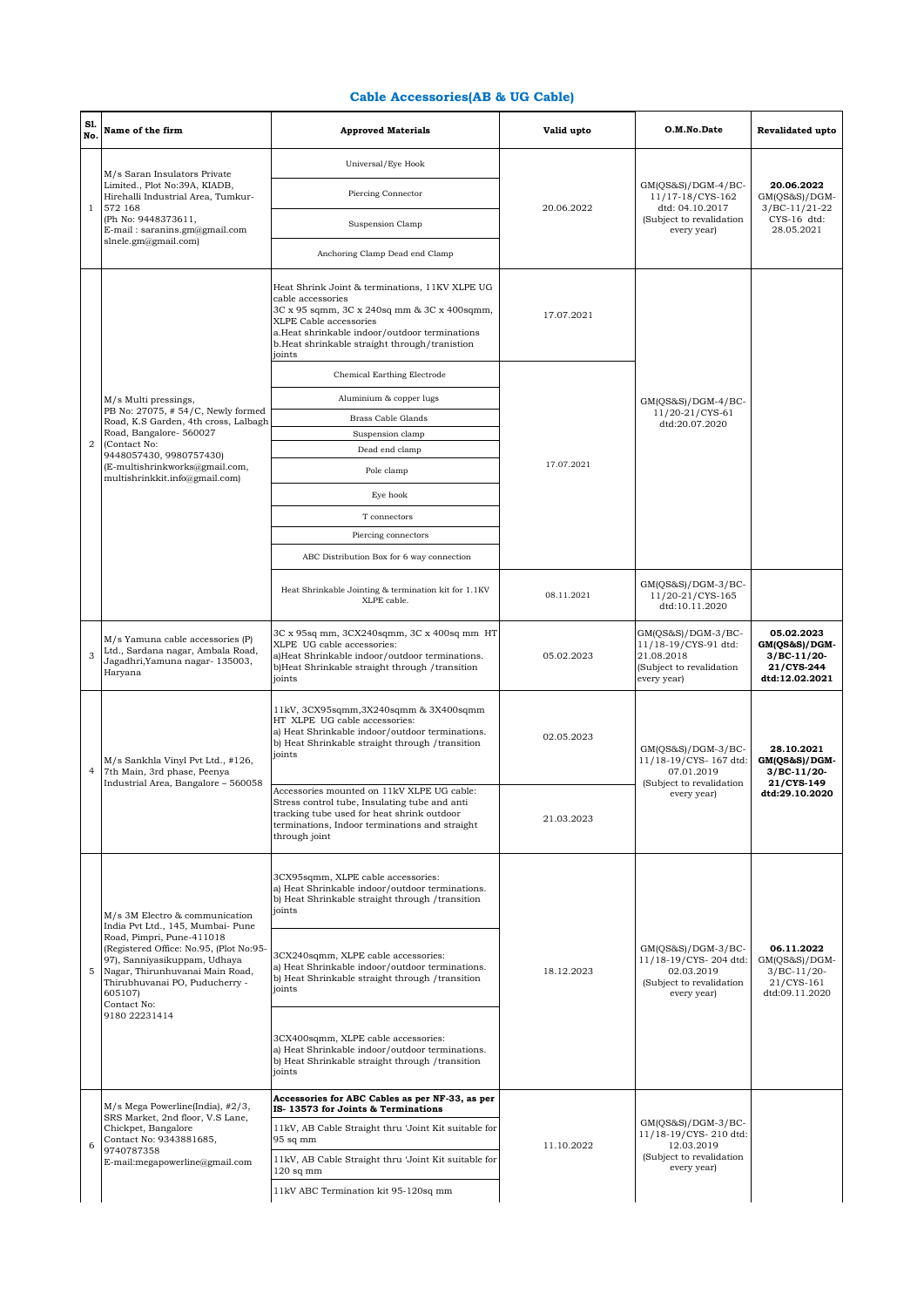| $\scriptstyle{7}$ | M/s SICAME India Connectors Pvt<br>Ltd.,<br>S.No: 473/1(part), #96,<br>Sirunkundram Village post,<br>Chegalpet Taluk, Kanchipuram Dist-<br>603108, Tamilnadu<br>Contact No:<br>91-44-27410200                                                                                                                           | LT/AB cable accessories                                                                                                                                                                                                                        | 09.02.2023 | GM(QS&S)/DGM-3/BC-<br>11/20-21/CYS-243<br>dtd:10.02.2021                                                         |                                                                                |
|-------------------|-------------------------------------------------------------------------------------------------------------------------------------------------------------------------------------------------------------------------------------------------------------------------------------------------------------------------|------------------------------------------------------------------------------------------------------------------------------------------------------------------------------------------------------------------------------------------------|------------|------------------------------------------------------------------------------------------------------------------|--------------------------------------------------------------------------------|
|                   |                                                                                                                                                                                                                                                                                                                         | Insulating piercing connectors.                                                                                                                                                                                                                |            |                                                                                                                  |                                                                                |
|                   |                                                                                                                                                                                                                                                                                                                         | Anchoring clamp /Dead end clamp assembly                                                                                                                                                                                                       |            |                                                                                                                  |                                                                                |
|                   |                                                                                                                                                                                                                                                                                                                         | Suspension clamp/Tension clamp assembly                                                                                                                                                                                                        |            |                                                                                                                  |                                                                                |
|                   |                                                                                                                                                                                                                                                                                                                         | Stainless steel strap with Buckle                                                                                                                                                                                                              |            |                                                                                                                  |                                                                                |
|                   |                                                                                                                                                                                                                                                                                                                         | Junction sleeves (Mid span Joints)                                                                                                                                                                                                             |            |                                                                                                                  |                                                                                |
|                   |                                                                                                                                                                                                                                                                                                                         | Three phase LT AB cable distribution box for 5 & 6<br>connection and Single phase LT AB cable<br>distribution box for 20 & 10 connections                                                                                                      |            |                                                                                                                  |                                                                                |
| 8                 | M/s Raychem RPG(P) Ltd., No.37/7,<br>Ground Floor, Aga Abbas Ali Road,<br>Off Halasur Road, Bangalore-560 042<br>(Ph No: 9180-40676666, F-9180-<br>25586039, www.raychemrpg.com)                                                                                                                                        | Heat Shrinkable Joint & terminations, 1.1KV XLPE<br>cable accessories                                                                                                                                                                          | 06.06.2022 | GM(QS&S)/DGM-3/BC-<br>11/19-20/CYS-117 dtd:<br>20.09.2019<br>(Subject to revalidation<br>every year)             |                                                                                |
|                   |                                                                                                                                                                                                                                                                                                                         | 11kV, Jointing & cable termination kit as per IS -<br>13573 3CX95sqmm, 3CX240sqm, 3CX400sqmm,<br>11kV XLPE UG cable Accessories<br>a. Heat shrinkable indoor/ outdoor terminations<br>b. Heat shrinkable straight through/Transition<br>joints |            |                                                                                                                  | 06.06.2022<br>$GM(QS&S)/DGM-$<br>$3/BC-11/20-$<br>21/CYS-166<br>dtd:11.11.2020 |
|                   |                                                                                                                                                                                                                                                                                                                         | LT & HT AB Cable Accessories                                                                                                                                                                                                                   |            |                                                                                                                  |                                                                                |
|                   |                                                                                                                                                                                                                                                                                                                         | Insulating piercing connectors.<br>Anchoring clamps (Dead end) assembly for<br>bare/insulated wire                                                                                                                                             |            |                                                                                                                  |                                                                                |
|                   |                                                                                                                                                                                                                                                                                                                         | Suspension clamp assembly                                                                                                                                                                                                                      |            |                                                                                                                  |                                                                                |
|                   |                                                                                                                                                                                                                                                                                                                         | Pre-insulated lugs/ferrules                                                                                                                                                                                                                    | 28.01.2024 | $GM(QS&S)/DGM-3/BC-$<br>11/20-21/CYS-234<br>dtd:29.01.2021                                                       |                                                                                |
|                   |                                                                                                                                                                                                                                                                                                                         | Steel strap & Buckles                                                                                                                                                                                                                          |            |                                                                                                                  |                                                                                |
|                   |                                                                                                                                                                                                                                                                                                                         | Eye Hook type A & B (Suitable for ABC fittings)                                                                                                                                                                                                |            |                                                                                                                  |                                                                                |
|                   |                                                                                                                                                                                                                                                                                                                         | Insulating line cover                                                                                                                                                                                                                          |            |                                                                                                                  |                                                                                |
|                   |                                                                                                                                                                                                                                                                                                                         | Cable end caps                                                                                                                                                                                                                                 |            |                                                                                                                  |                                                                                |
| $\mathbf{Q}$      | M/s Western Cablex Engineering Pvt<br>Ltd<br>202, Universal Industrial Estate, J.P.<br>Road, Andheri West, Mumbai -<br>400058<br>Ph No: 91 22 26358098,<br>E-mail: info@wcablex.com,<br>wcablex@gmail.com<br>Factory Unit: No.7, Silver Industrial<br>Estate, Bhimpore, Nani Daman<br>396210.                           | Heat Shrinkable Joint & terminations, 1.1KV XLPE<br>cable accessories                                                                                                                                                                          | 13.10.2021 |                                                                                                                  |                                                                                |
|                   |                                                                                                                                                                                                                                                                                                                         | 11kV, Jointing & cable termination kit as per IS -<br>13573 3Cx95sqmm, 3CX240sqm, 3Cx400sqmm<br>11kV XLPE UG cable Accessories<br>a. Heat shrinkable indoor/ outdoor terminations<br>b. Heat shrinkable straight through/ Transition<br>joints | 27.03.2024 | GM(QS&S)/DGM-3/BC-<br>11/19-20/CYS-156<br>dtd:18.11.2019<br>(Subject to revalidation<br>every year)              | 04.05.2023<br>GM(QS&S)/DGM-<br>$3/BC-11/21-$<br>22/CYS-13<br>dtd:04.05.2021    |
|                   | M/s SGP Industries,<br>Madapatna, Near Vinayaka Engg<br>Works, Harragadde post, Jigani<br>10 hobli, Anekal Taluk,<br>Bangalore - 560105<br>(Mob: 9591075579, 8050777535,<br>8951892319)<br>E-mail:sgp_indl@rediffmail.com                                                                                               | Accessories for ABC cables<br>· Suspension clamp<br>• Insulating Piercing Connector<br>Anchor Clamp Assembly                                                                                                                                   | 25.10.2024 | $GM(QS&S)DGM(E1.,)$ -<br>3)/BC-11/ 19-20/Cys-<br>165 dated:09.12.2019<br>(Subject to revalidation<br>every year) |                                                                                |
| 11                | M/s Spoorthy Metal Technologies Pvt<br>Ltd.,<br>157-P Sopura Industrial Area, 1st phase,<br>Dabuspete, Nelamangla, Bangalore -<br>562111<br>E-mail: spoorthymetals@gmail.com<br>Contact No: 9036928643                                                                                                                  | 11kV, Jointing & cable termination kit as per IS-13573<br>3Cx95sqmm, 3CX240sqm, 3Cx400sqmm 11kV XLPE<br>UG cable Accessories<br>· Heat shrinkable indoor/outdoor terminations<br>· Heat shrinkable straight through/ Transition joints         | 05.08.2024 | GM(OS&S)DGM(El.,)-<br>3)/BC-11/20-21/Cys-<br>76 dated:13.08.2020<br>(Subject to revalidation<br>every year)      | 16.09.2021<br>$GM(QS&S)/DGM-$<br>3/BC-11/20-21/CYS-<br>125 dtd:18.09.2020      |
| 12                | M/s BBC Cellpack Electrical Products,<br>Behr Bircher cell pack BBC India Private<br>Limited,<br>No.801, NDM-1, Netaji Subhash Place,<br>Pitampura, New Delhi - 110034<br>Factory Unit: No:149, EHTP, Phase 5,<br>Sector 56, Kundli Sonpat, Haryana -<br>131028<br>Ph no:9830059945<br>E-mail:pinaki.gupta@cellpack.com | 11kV, Jointing & cable termination kit as per IS-13573<br>3Cx95sqmm, 3CX240sqm, 3Cx400sqmm 11kV XLPE<br>UG cable Accessories<br>a. Heat shrinkable indoor/ outdoor terminations<br>b. Heat shrinkable straight through/ Transition joints      | 09.07.2024 | $GM(QS&S)DGM(E1.)$ -<br>3)/BC-11/20-21/Cys-<br>134 dated:05.10.2020<br>(Subject to revalidation<br>every year)   |                                                                                |
| 13                | M/s Compaq International Pvt. Ltd, VPO-<br>Shadipur, Gurunak Nagar, Khajuri Road,<br>Yamuna Nagar, Khajuri Road, Yamuna<br>Nagar-135001, Haryana                                                                                                                                                                        | 3C x 95sq mm, 3CX240sqmm, 3C x 400sq mm HT<br>XLPE UG cable accessories:<br>a)Heat Shrinkable indoor/outdoor terminations.<br>b)Heat Shrinkable straight through /transition joints                                                            | 18.12.2022 | GM(QS&S)/DGM-4/BC-<br>11/17-18/CYS-53 dtd:<br>22.06.2018<br>(Subject to revalidation<br>every year)              | 17.10.2021<br>$GM(QS&S)/DGM-$<br>3/BC-11/20-21/CYS-<br>143 dtd:19.10.2020      |